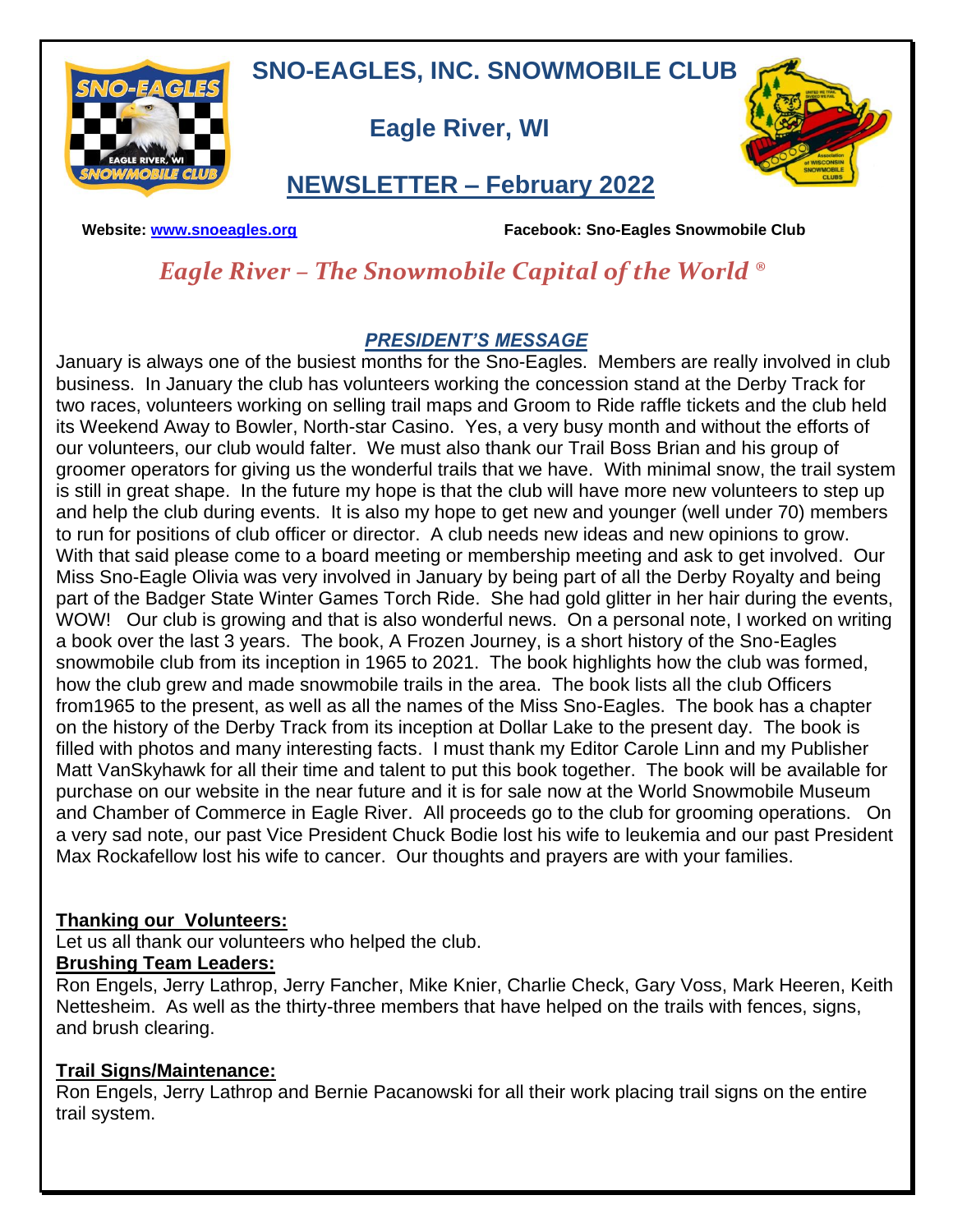### **Groomer Shed Cleaning and Maintenance:**

James Runte has done a wonderful job replacing broken overhead doors and fixing large holes in the cold storage shed.

#### **Concession Volunteers:**

James & Jody Runte, Andy & Tammy Schuetz, Sandy & Jordan Lathrop, Charlie & Lynn Check, Randy Buss, Debra Cobb, John Favorite, Steve Senf, Gary & Susan Voss, Keith Nettesheim, Chris Westfall & Pam, Mark & Lori Heeren, Tom Harley, Fred Rockafellow, John & Ethan Entringer, Doug Miller, Tammy Daus, Dave & Deb Cyrtmus, John & Carol Prill, Brian & Jeanine Hunter, Scott Laszewski, Bill & Laura Weber, Fred Bode, Marv Radloff, John Norman, Joyce & Clyde Owens, Tom & Tonia Atchison, Roger & Judy Rosenthal, Steve Geilfuss and others.

#### **Groom to Ride ticket sales:**

George & Deb Katich, Joshua Gates, Sherri & Alex Gensch/Congleton, Doug Miller, Keith Nettesheim, James Klug, Charlie Check, Dave & Sonja Mroczynski, Rusty Wolf, Kathy Rockafellow, Scott Schmidt, Brian Hunter

## **Constant Contact – Membership, Website, & Weekly Email:**

Carole Linn

**Newsletter:** Ken Storms

**Volunteer Coordinator** Sandy Lathrop

*Howard Wolf -* President

## *UPCOMING EVENTS*

- **February 5-6, 2022** World Series of Snowmobile Racing
- **February 11-13, 2022** Pond Hockey
- **February 17, 2022** membership meeting at Eddie B's 7PM
- **February 14-18, 2022** Weekday Getaway to Washburn, WI
- **February 25-26, 2022** Arctic Derby Dash
- **February 26, 2022**  Saturday Night Out at Twelve Pines
- **March 1, 2022** BOD meeting at World Snowmobile HQ 6PM

## *TRAIL BOSS REPORT*

It's that time of the season to pause, reflect, and reset!

We have been very fortunate with consistent cold, and small amounts of snow that have kept the trails is good condition. However, the base is this thin and wore out! We are struggling in some areas to keep it together. The grooming team can only do so much with what we have.

We have had some unlucky mechanical breakdowns this season. This has left us using two machines for more than three weeks. The grooming team has done a great job adapting, switching machines and drags that put a twist in our scheduling.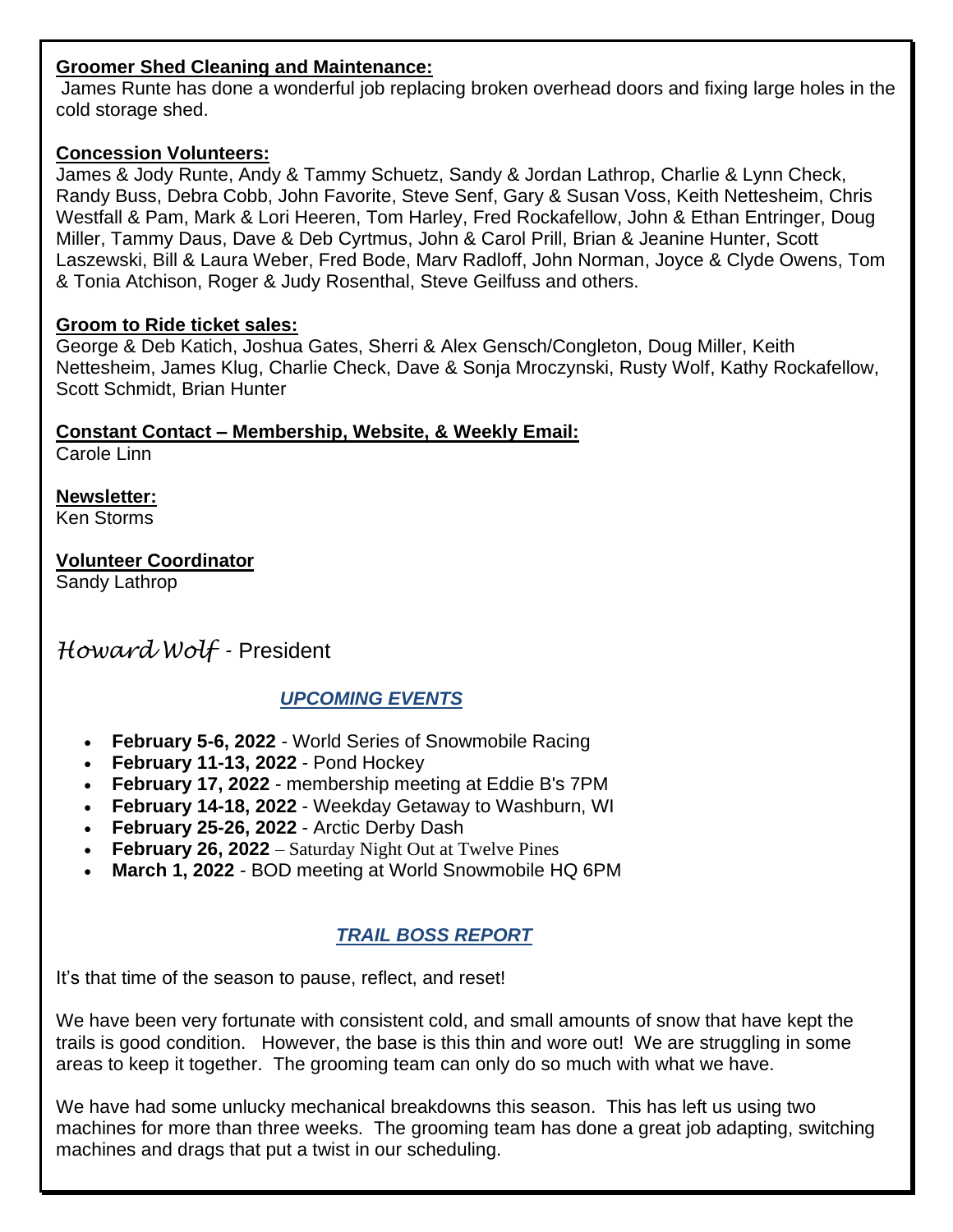We do an excellent job with preventative maintenance throughout the year, but wear, tear, with extreme cold will put stress on these machines and things just happen. Often times breakdowns are quick and easy to fix. Recently we had to take time and troubleshoot an electrical issue which in the end wasn't; its very frustrating. A very BIG thank you to Josh and Dan for helping make repairs when needed. We spend countless hours working with technical support, tracking parts and repairing while we work our day job.

I'd like to drop some food for thought. So much of what we do is behind the scenes when it comes to grooming, scheduling, maintenance, and yes…politics. You never knew we were operating with only one or two machines. We do make it work, but the next time you come across a stretch of trail that is bumpy or completely "UN-Rideable" most likely has a story behind the WHY? Was it a breakdown or something else?

I have enjoyed some great riding the last couple weeks. Sugar Camp has had some of the best trails in Vilas and Oneida, I complimented them.

See you on the trails,

## *Brian Scheid* - Trail Boss

snoeaglesclub@gmail.com 715-891-2332

## **CURRENT TRAIL CONDITIONS**

To get up to date information on our trails, go to the Trail Report on our website: [www.sno-eagles.org](http://www.sno-eagles.org/)  or to our Facebook page. Sno-Eagles also maintains a Trail Report telephone hotline during the riding season. Get the latest conditions at (**715) 479-5185.**

#### *WEEKEND AWAY 2022*

Seventeen people went to North Star Casino in Bowler, Wisconsin for the annual Weekend Away ride. It was very cold when they left and never got much warmer during the trip. They had a great time despite the weather and the trails were great. Brian and Jeanine Hunter planned this year's event and did a great job. Dave & Sonya Mrocyzinski helped put the ride together. **See more photos in the January 30 Sno-Eagles News email.**

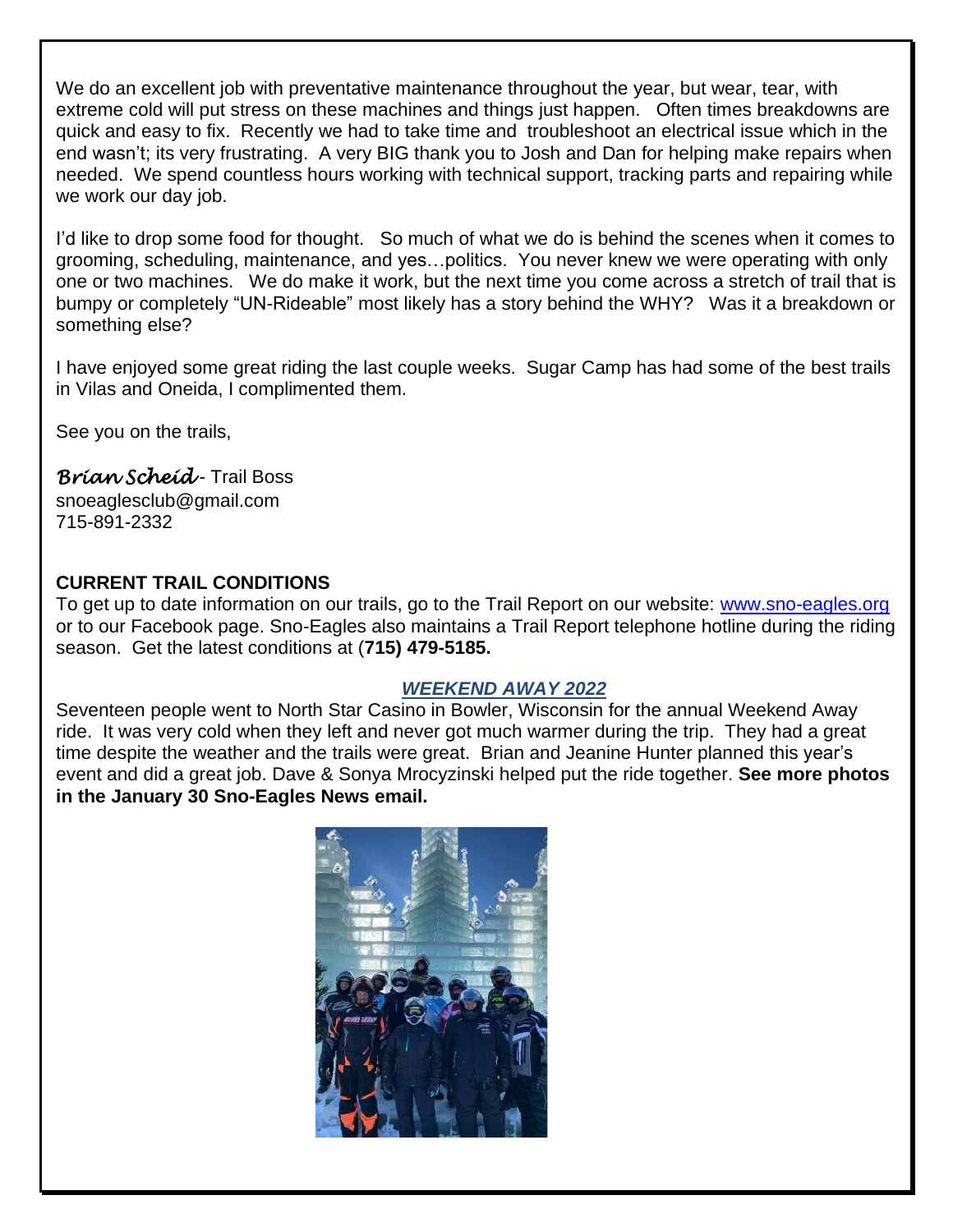## *WEEKDAY GETAWAY IS NEXT*

Marv and Carol Radloff are finalizing plans for the Weekday Getaway to Park Falls and Washburn, Wisconsin in February. All of the rooms are spoken for. They will travel first to Park Falls and stay overnight. Then on to Washburn for two nights and back to Park Falls. Snowmobiles aren't allowed in the reservation near Washburn necessitating the jog through Park Falls. The group will get in a lot of riding. Let's hope for good weather.

#### *IN MEMORIAM*

Sno-Eagles lost 2 wonderful people this month: Josie Bodie and Jeanne Rockafellow.

Josie, wife of former V-P Chuck Bodie, shared his interest and passion for snowmobiling. They moved to Eagle River about 5 years ago from California and became involved in many activites in the community.

Jeanne, wife of former President, Max Rockafellow, was involved with many Sno-Eagles activities including the Miss Sno-Eagle pageants and fun skits at several weekend away events. Those who attended those events will always have fond memories of Jeanne performing with other members in song and dance routines.

Josie and Jeanne will be missed by those who knew them.

## *CLUB OFFICER ELECTIONS COMING UP IN MARCH*

The election of officers and board members will be held at our annual meeting on March 18th.

**Nominations are open for the positions of president, secretary, and two director positions. These are two-year terms beginning after the annual election meeting on March 17th .**

Candidates must be current members of the Sno-Eagles, maintain a primary residence in the Eagle

River area, and not be an officer or board member of another snowmobile club.

**To submit a nomination or if you have any questions, contact Judy Pacanowski at** 

**[woserjudy@aol.com.](about:blank)** Nominations will remain open through February 14. You can self-nominate.

The nominative slate shall be published in the club newsletter and bound over for election at the Annual Meeting in March.

# **More Fun at the Concessions!**

# **We're staffing the concessions at the World Series of Snowmobile Racing February 5th & 6th**

Volunteers will be taking orders, wrapping sandwiches, heating pizzas and pretzels, serving orders, and manning the cash register.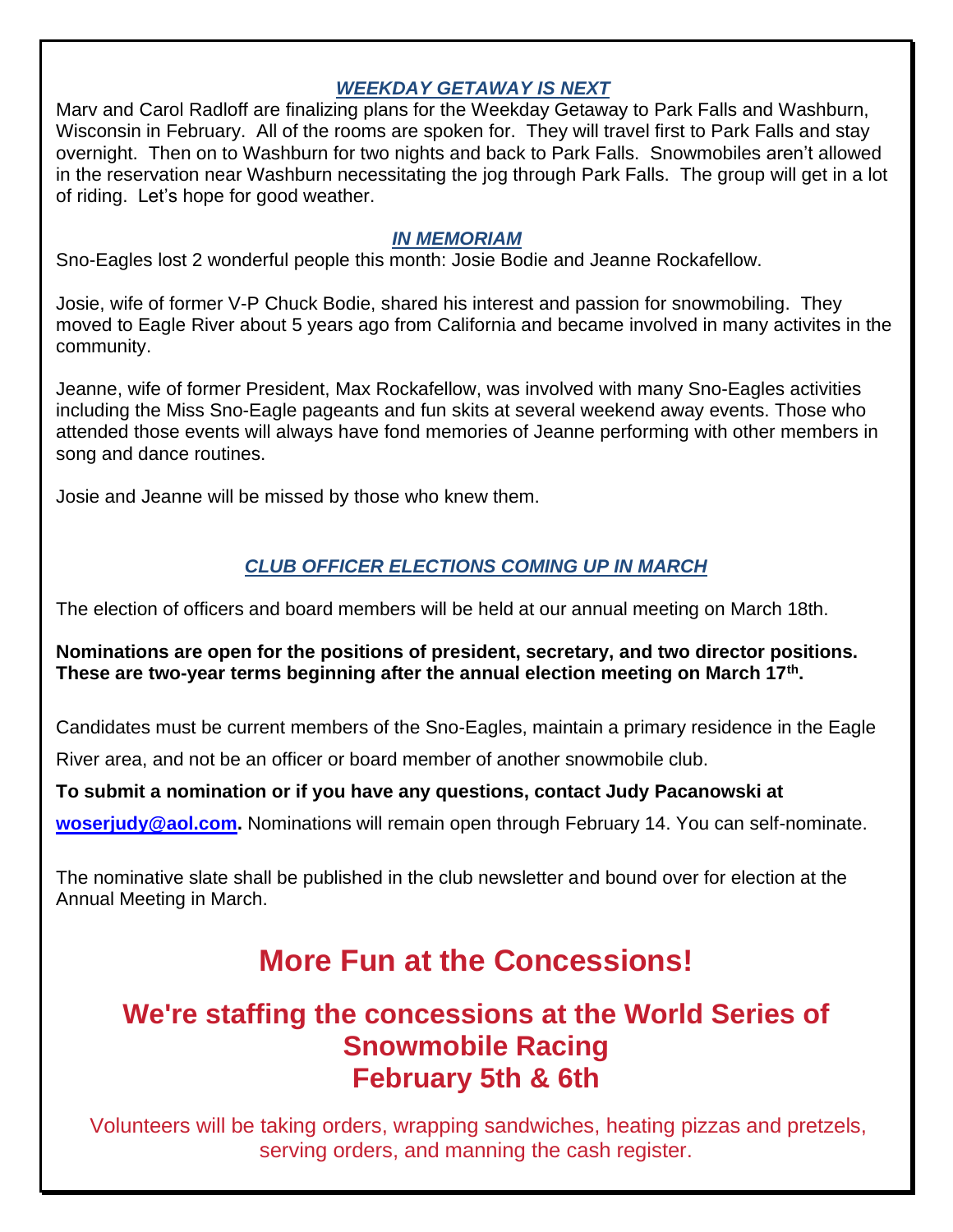There is NO COOKING involved - just serving.

You'll receive free admission, a parking pass, and complimentary food tickets. The shifts vary in length from 3 hours to 4 hours.



Sign-up TODAY by clicking the button below

**[World Series Concession SignUp](https://r20.rs6.net/tn.jsp?f=001pf06coiOP8ZtGU3WKm6C1bgv2nEKmDkyPooISuApTuji1qNXqgdoWSu94XxhbAXNXW716-mJhO1UR212KLlHb8t9aRawaRo3-B6mf2B5n2YnkThmOH2CgC0O6roabqJaqlxgpKhv0ipKMaaZjBguya5eH90cAUd9kqENfELEb2fuDPfqZ7iH2GtJHlOs20j_&c=0iZt21RogvC6YA4p02ho8YPOrtR2Lvfk1_bEI4WIrdo15ZV3HHtOIg==&ch=fXGn5Z2fjEgiqShCGvh8XFIw5Uke76q406nbg9RgQmfVT1E04qjMLA==)**

## *SATURDAY NIGHT OUT (SNO)*

The January SNO was held at the Log Cabin in Conover and attended by 27 people. As always, the Log Cabin has great foods and friendly service. There was a nice mixture of old and newer members. Everyone had a great time. We filled up their dining room



**The Saturday Night Out dinner on February 26 will be held at Twelve Pines Restaurant** Twelve Pines is always a Sno-Eagles favorite stop. See interesting details about Twelve Pines in the January 30 Sno-Eagles News email. Cocktails at 5 PM and dinner at 6 PM. Order off the menu. RSVP to Cheryl Storms by 10 AM on the 25<sup>th</sup> at 715-479-5599 or [snoeagles@gmail.com](mailto:snoeagles@gmail.com)

.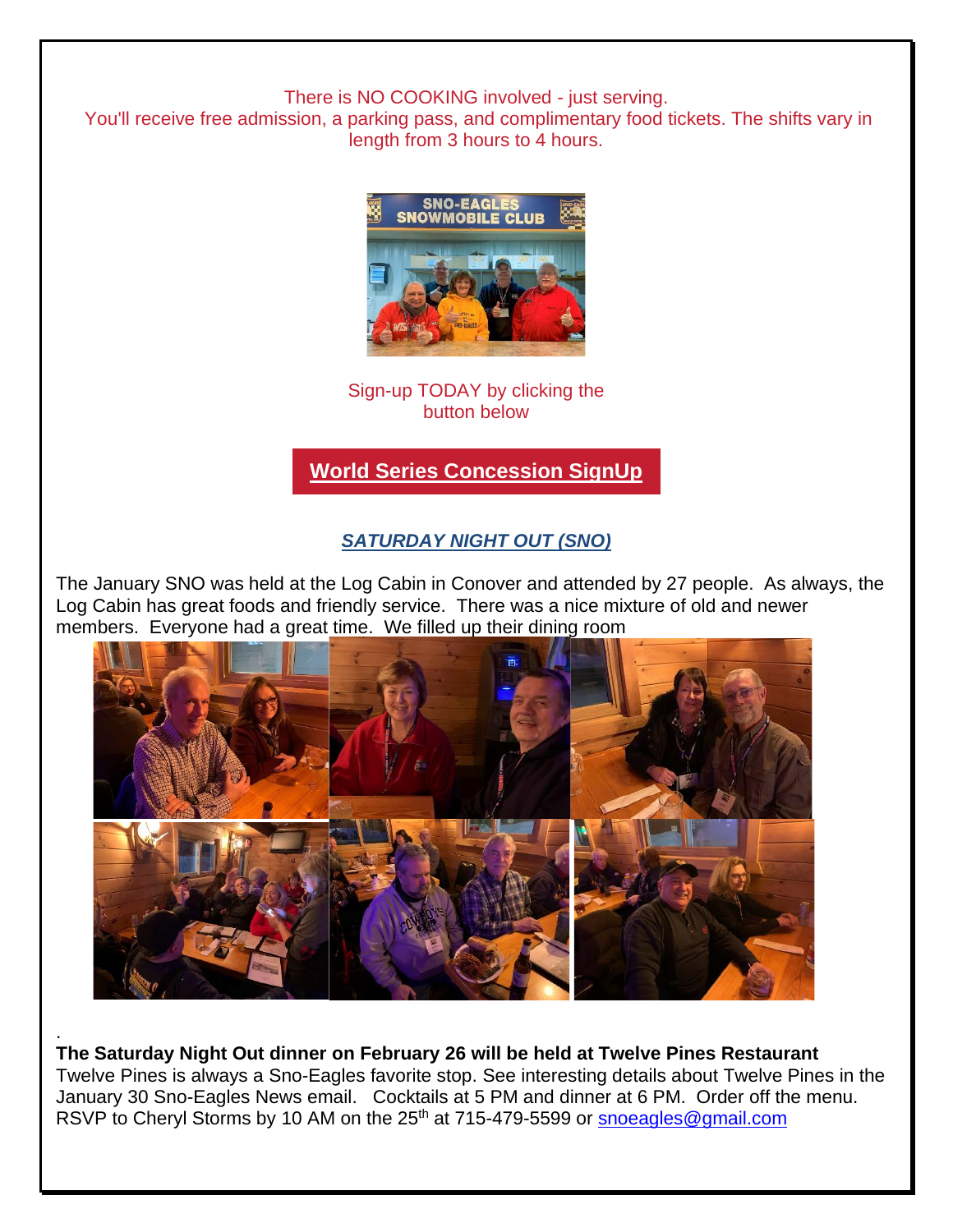## *GROOM TO RIDE FUNDRAISER – March 26*

Groom to Ride, a major fundraiser for the Sno-Eagles is approaching its end. Three clubs are benefiting from the raffle this year – Sno-Eagles, Three Lakes, and Conover. It's not too late to buy tickets. **BUY LOTS OF THEM!!!!! Drawing will be on 3/26 at 1 PM at Trackside.** 

## **The SNO that evening will be at Buckshots North. Watch for more details**

## Get tickets at the following locations

Agave Azul American Family Insurance Boat Sport Marina Bartolutti's Cin Cin Braywood Bay Bridgewater Inn Buckshots Downtown Buckshots North Bucktails Bull Pen Chamber of Commerce Club Denoyer D&S Service Eagle Waters Resort Erin's Pub and Grub Honey Bear House of Dogs Kathan Inn Lucy's Lunchbox Lumpy's Bar & Grill Nutty Squirrel Shotskis Smugglers Inn Sportsmen's Chalet Sweetwater Spirits and Resort Trackside Twelve Pines Uncle Kent's White Spruce Inn Wild Eagle Lodge World Snowmobile Headquarters

#### *NEW MEMBERS THIS MONTH*

Larry & Patti Boedecker **Howards Grove, WI** Ruwan Dissanayake & Jayasundara Dhyann Marshfield, WI David & Vicki Foemmel Marshfield, WI Jamie & Denise Kerley Lake Geneva, WI Matt & Linda Linn West Chicago, IL John & Jackie Rozya Vernon, WI Troy & Michelle Seymour **Eagle River, WI** John Traynere & Emile Clark **Palatine**, IL

## **FOR CURRENT SNO-EAGLE NEWS - WATCH YOUR COMPUTER INBOX FOR SNO-EAGLES NEWS. USUALLY SENT OUT WEEKLY ON SUNDAY EVENING DURING THE SNOW SEASON.**

## **ALSO VISIT www.snoeagles.org AND CLICK ON THE NEWS TAB.**  *A big thanks to Carole Linn for her hard work on the emails and website*

## **Minutes of the January General Membership Meeting**

Minutes of the January 20, 2022 General Membership Meeting held at Buckshots Downtown, live Streamed on Facebook. Thank you, Dan Dumas, for live streaming and Sponsors: Body Craft, Duwayne Kreager Insurance, American Family Insurance-Dave Mroczynski, Locally Global Real Estate and World Snowmobile Headquarters and Museum

1. Meeting was opened at 7:00 by President Rusty Wolf. The Pledge of Allegiance followed the opening. Prayer for the group by Rev. Scheffler. Welcome to the new members who were in attendance at the meeting.

There is a bin at each meeting for non-perishable foods that will be taken to the Backpack Program. Thank you for continuing to support the Backpack Program.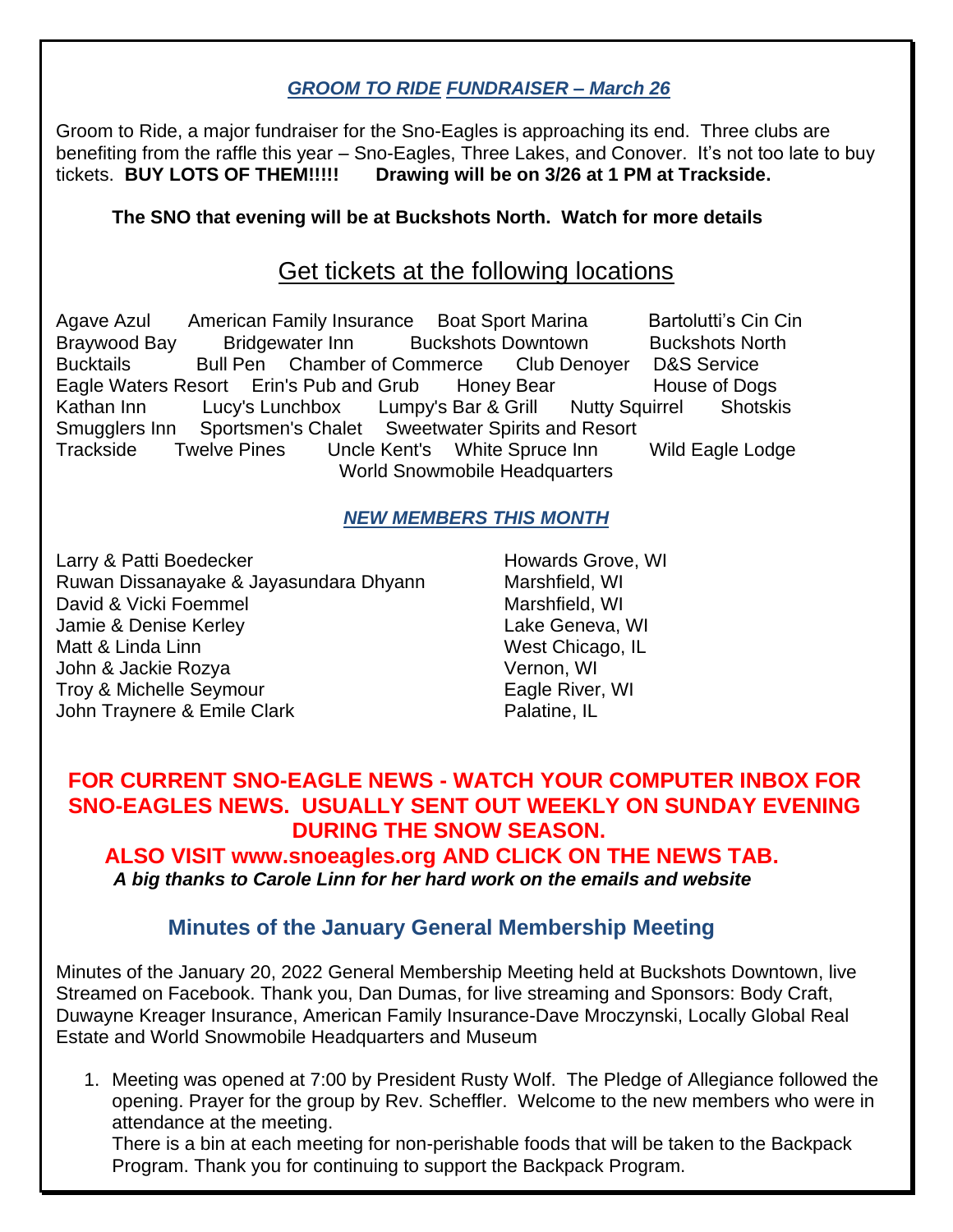Thank you to Dan and Tammy for hosting the meeting today and for all the support of the club over the years.

- 2. Secretary Report: Our Secretary Deana was not present so the President requested a motion to approve the November 18, 2021 meeting minutes. Rev. Scheffler made motion to approve VP. Keith second. Motion carried.
- 3. Treasurer's Report: Fred and gave the December 2021 financial report. 2013 PB purchase complete and loan refinanced. Club is in a good financial position. Financial report is approved at Board Meetings.
- 4. Trail Boss Report: The Trail Boss Brian was not in attendance at the meeting so VP Keith read a report provided and added a few items. Trails Report: Base is thin under 7" average across the whole trail system. Daily Trail reports are found on our club web page. We are the only club producing a daily snowmobile trail and snowfall report in Vilas County. Our report is mirrored on the Eagle River Chamber website.

•Corners are becoming icy in some areas as we are grooming down to the base in many areas.

•Grooming Schedule is as follows. 5:30Pm Tuesday, Thursday, Friday, Saturday, and Sunday.

•We assisted the Derby Complex with 6 hours of donated Snowcat time helping push the infield flat for Vintage and World Championship weekends. The track was very thankful. •Oak Lane Re-Route is complete. Gates will be installed in Summer 2022 for the Landowner on both ends.

•Grooming equipment overall is in good shape. After much diagnosis and going back and forth with Techs from Pisten Bully, Trail Bully 11 will need a new Right side drive motor. This motor is the driving force for the right side track coming from the hydraulic pump to make it move. The costing is about \$3,600.00 to replace. The motor will be installed within the week. The unit is operating but with a single gear and slower speed.

•Small snowfalls and consistent cold weather have kept the trails in good condition recently. •All swamps and waterways have been safe to cross since Jan. 5th

- •We are monitoring our Trail Maintenance dollars in order to reach our cap.
- 5. Fundraising Committee Reports: Charlie Check
	- a. Sno-Eagles clothing is for sale on the website now. We are switching supplier. There have been some back orders due to supply chain issues. Some items are changing as well.
	- b. Concession Stand WCDC Vintage and Derby weekends are in the books, over 200 hours each weekend. Next event is Feb. 5-6, World Series sign-up on Time to Sign up from Constant Contact.
	- c. Groom to Ride Raffle –Ticket sales great at the WCDC last 2 weekend. Tickets available at all establishments in the area. If you are interested in volunteering to sell tickets contact Charlie at [charlie@snoeagles.org](about:blank)
	- d. Map Ads. Looking for 2 account managers for map sales from May to July each year.
	- e. Frozen Journey by Howard Wolf. –History of Sno-Eagles, snowmobiling in the Northwoods and Eagle River and the start of the Eagle River Derby. Book available for sale at museums in Eagle River and St. Germain, the Eagle River Chamber and Visitors Center and will be sold on our website. Proceeds go to grooming fund and the club. Carole Linn, Editor, Matt Vanskyhawk, Publisher, Hahn Printing printed the book. We purchased 1000 copies. We are selling the books for \$25.00 each.
	- f. Pond Hockey Feb. 11-13. Will need volunteers for trash pick up. Need a lead for this event. VP Keith volunteered to be the lead. Volunteers needed Friday afternoon, Saturday afternoon and Sunday morning and we will have a sign up on Constant Contact now.
- 6. Activities Committee Report: